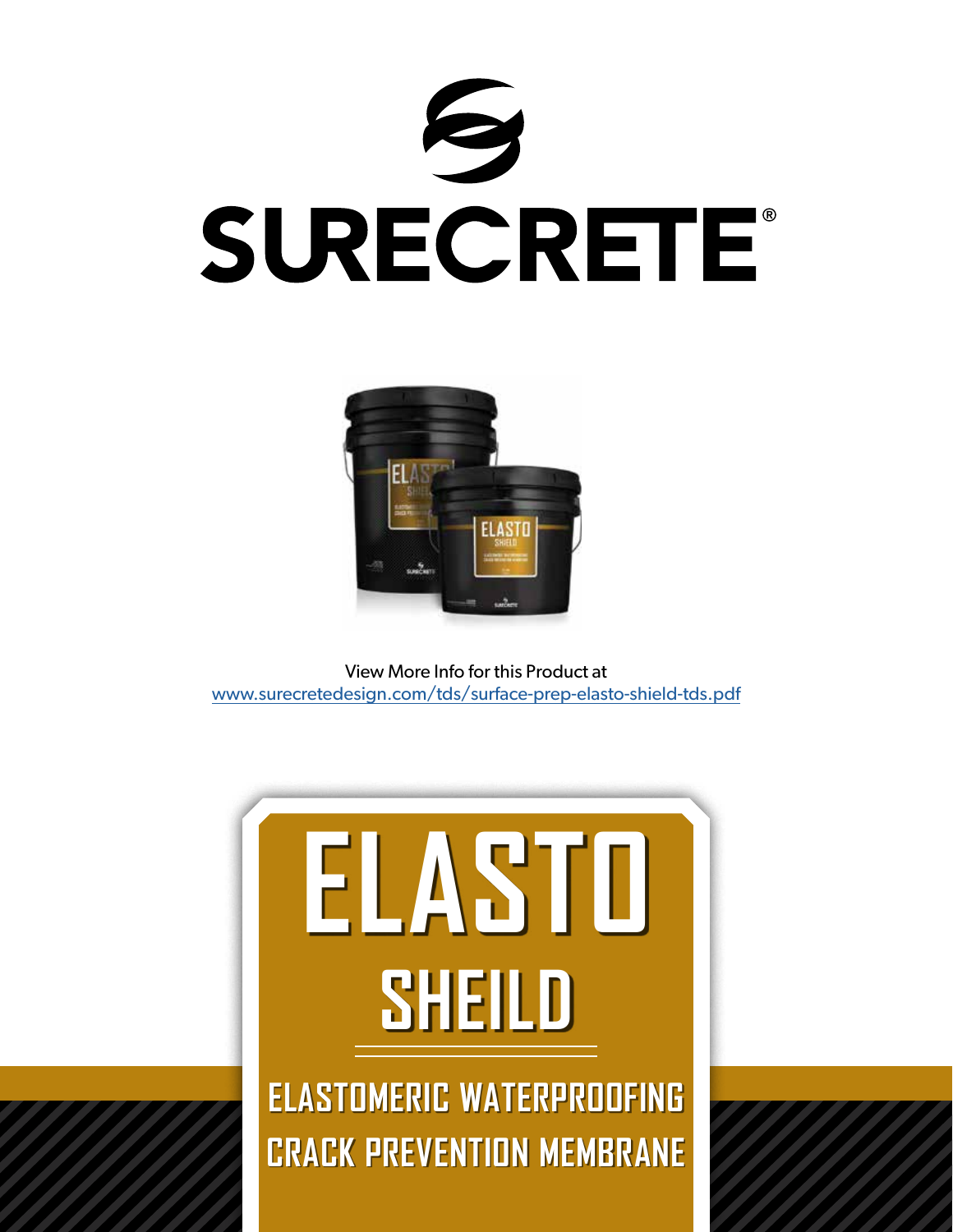## **DESCRIPTION**

ElastoShield™ is a ready-to-use waterproofing and crack suppression elastomeric liquid membrane that provides waterproofing for all SureCrete overlay systems, both horizontal and vertical. This water borne system has no solvents and requires no catalyst, which eliminates pot-life problems. No special safety equipment or respirators are required (unless sprayed). The single component formulation may be applied by brush, roller, or airless sprayer to many construction substrates, including (but not limited to):

- Concrete & Concrete Block
- Polystyrene (including ICF)
- Plywood, OSB
- Cement Backer Boards

Although specifically created for SureCrete overlays, ElastoShield™ is also ideally suited for use with:

- Ceramic Tile
- **Stone**
- EFIS & Foam Applications

It provides superlative flexibility and elongation with waterproof properties that allow the span of cracks and voids in the substrate. ElastoShield™ reduces crack transmission in floors and walls and forms a continuous water-proofing barrier with outstanding adhesion. Quick dry times between coats reduce job time. Upon cure the membrane will not soften with high temperatures or become brittle with lower temperatures.

## SURFACE PREP

Elasto-Shield™ is not a shortcut for poor surface preparation. The principles for surface preparation for Elasto-Shield™ are addressed with the required surface preparation for the overlay being installed.

- 1. Clean: The surface must be free of dust, dirt, oil, grease, paints, glues, sealers, curing agents, efflorescence, chemical contaminants, rust, algae, mildew and other foreign matter that may serve as a bond breaker.
- 2. Cured: Any concrete must be sufficiently cured to have sufficient hydration, approximately 7 - 14 days depending on temperatures and humidity.
- 3. Sound: No system should be placed upon a substrate that is flaking, spalling, or has hibernating spalling.

## TEMPERATURE / CURE

Apply when surface and ambient temperatures range between 50°F (10°C) and 90°F (32°C) and will remain that way for 72 hours. Elasto-Shield™ may receive an overlay when it will not emulsify when wetted. No standing water or wet conditions can be tolerated during application or curing of membrane.

## APPLICATION

Surface projects interesting to proper them of them in the sense pletely to grade. No standing water can be tolerated. Cracks or voids Planning Completed projects must slope to proper drain or drain comin excess of 1/8" must be treated independently prior to application of membrane. Refer to SCT-22 Crack and Spall Treatment and SCT-EP Epoxy Crack Treatment TDS. Construction joints should never be

## **QUICK FACTS**

## **PRODUCT NAME** Elasto-Shield™

## **PACKAGING**

3.5-gallon pail (13.25 L) 5-gallon pail (18.9 L)

## **COVERAGE**

Varies upon substrate porosity, texture, and application method: 150 ft² per gal (14 m² per 3.8 L)

## **SHELF LIFE**

Under normal conditions Elasto-Shield™: when kept dry and moisture free, out of direct sunlight, the shelf life of an unopened container is 1 year from the date of purchase. Storage must be under roof, off the floor, and protected from freezing. Rotate inventory to maintain product that is within limits.

bridged.

## **Joints, Splices, Penetrations**

Sheet or panel products (e.g. plywood, OSB, polystyrene panels) require coating at all joints and splices including floor to wall junction prior to coating the "field" of the sheet or panel. Concrete floors and walls likewise require coating at their junctions prior to coating the "field". Additionally, any penetrations in the "field" likewise require prior attention.

## **Joints and Splices**

- Utilize a ¾" (19 mm) nap roller and apply an even liberal coat of Elasto-Shield a minimum of 3" (7.6 cm) either side of the splice. A chip brush may be more effective at a wall to floor splice.
- Before membrane dries lay minimum 6" (15 cm) width polyester stitch bond material into wet membrane and smooth out, leaving no wrinkles.
- Allow product to dry completely to the touch, no longer tacky, changing from pink to red in color (approximately 1 to 2 hours.)
- Apply 2nd coat over dried membrane to create a "sandwich" of fabric.

### **Penetrations**

- All penetrations should be flashed per industry accepted standards.
- Those portions of flashing that are to be covered by an overlay must be addressed similar to above.
- Brush Elasto-Shield onto the flashing material and extend into field.
- Overlapping strokes will provide an even film.
- Before membrane dries lay polyester stitch bond material into wet membrane and smooth out, leaving no wrinkles.
- Allow product to dry completely to the touch, no longer tacky, changing from pink to red in color (approximately 1 to 2 hours.)
- Apply 2nd coat over dried membrane to create a "sandwich" of fabric.

## **Main Field**

After all joints, splices, and penetrations have dried completely to the touch no longer tacky (approximately 1 to 2 hours.) The field may receive its 1st coat